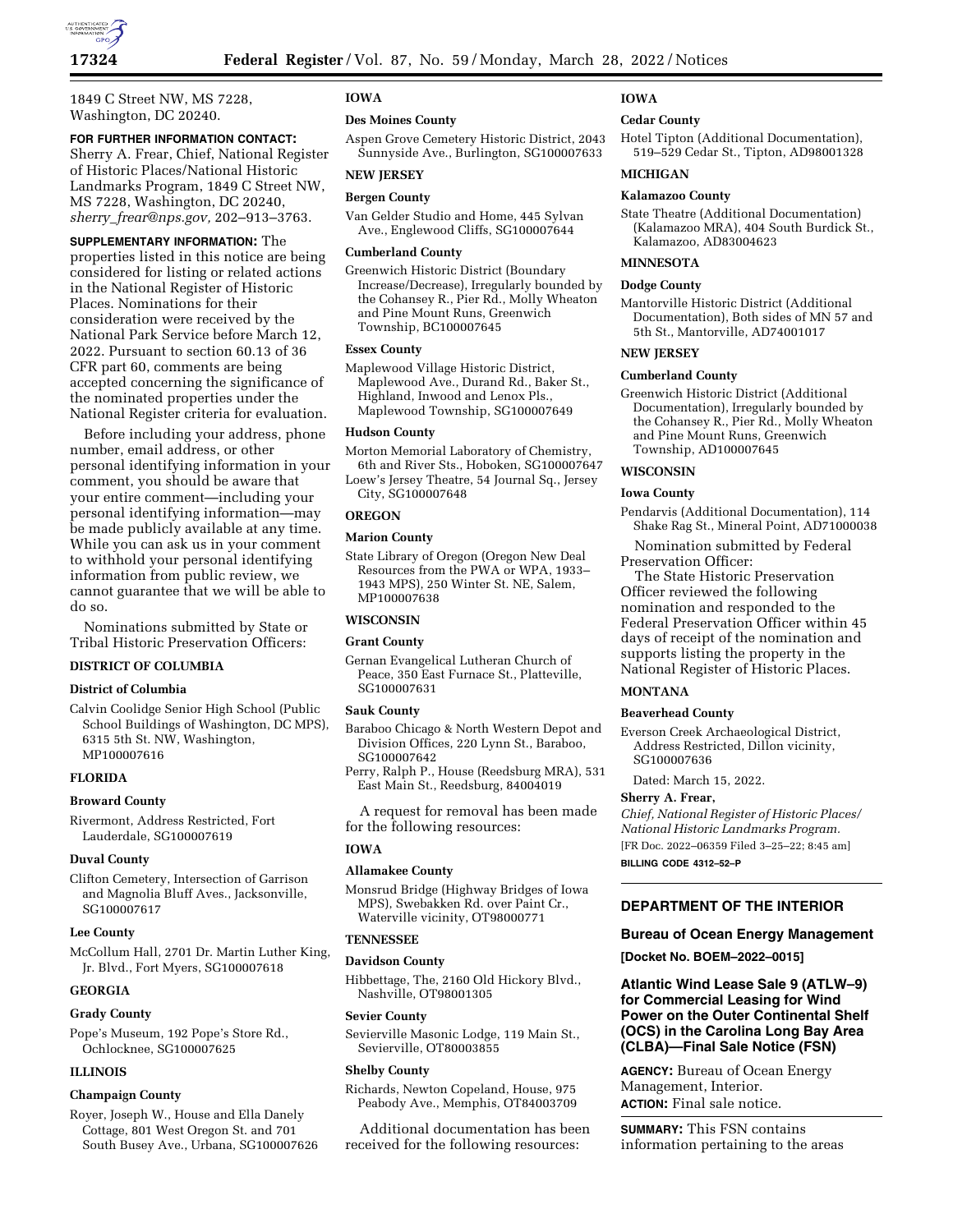available for commercial wind energy leasing on the OCS in the Carolina Long Bay Area. Specifically, this FSN details certain provisions and conditions of the leases, auction details, the lease form, criteria for evaluating competing bids, award procedures, appeal procedures, and lease execution. The Bureau of Ocean Energy Management (BOEM) will offer two leases: Lease OCS–A 0545 and Lease OCS–A 0546. The issuance of any lease resulting from this sale would not constitute an approval of projectspecific plans to develop offshore wind energy. Such plans, if submitted by the lessee, would be subject to subsequent environmental, technical, and public reviews prior to a decision on whether the proposed development should be authorized.

**DATES:** BOEM will hold an online mock auction for potential bidders starting at 9:00 a.m. Eastern Daylight Time (EDT) on May 6, 2022. The monetary auction will be held online and will begin at 9:00 a.m. EDT on May 11, 2022. Additional details are provided in the section entitled ''Deadlines and Milestones for Bidders.''

#### **FOR FURTHER INFORMATION CONTACT:**

Casey Reeves, BOEM Office of Renewable Energy Programs, 45600 Woodland Road, VAM–OREP, Sterling, Virginia 20166, (703) 787–1671 or *[casey.reeves@boem.gov.](mailto:casey.reeves@boem.gov)* 

#### **SUPPLEMENTARY INFORMATION:**

*Authority:* 43 U.S.C. 1337(p); 30 CFR 585.211 and 585.216.

I. *BACKGROUND:* The Outer Continental Shelf Lands Act authorizes BOEM to offer renewable energy leases for sale on the OCS competitively, unless BOEM determines there is no competitive interest. On December 13, 2012, BOEM published a *Call for Information and Nominations* (or ''Call'') in the **Federal Register** (under Docket ID: BOEM–2012–0088) for a 45 day public comment period to gauge the offshore wind industry's interest in acquiring commercial wind leases in three areas offshore North Carolina and to request comments regarding site conditions, resources and other uses within the Call areas. On February 5, 2013, BOEM reopened the comment period for the Call to allow for additional public input (Docket ID: BOEM–2012–0088); the comment period closed on March 7, 2013. BOEM then published a Proposed Sale Notice (PSN) in the **Federal Register** on November 1, 2021, which initiated a 60 day comment period ending on January 3, 2022. Any prospective bidders wishing to participate in a Carolina Long Bay lease sale were requested to submit qualification materials

postmarked no later than January 3, 2022. BOEM also hosted an auction seminar for prospective bidders on November 16, 2021, to discuss the proposed auction format. BOEM received 60 comment submissions in response to the PSN, which are available on regulations.gov (Docket ID: BOEM–2021–0078) at: *[https://](https://www.regulations.gov/document/BOEM-2021-0078-0001) [www.regulations.gov/document/BOEM-](https://www.regulations.gov/document/BOEM-2021-0078-0001)[2021-0078-0001.](https://www.regulations.gov/document/BOEM-2021-0078-0001)* 

In response to the comments received, BOEM made several changes to the description of the Wilmington East Lease Area that was published in the PSN. The primary change is a reorientation of lease area boundaries resulting in 110,091 acres being offered for sale, which is further explained in Section IV—Areas Offered for Leasing. In addition, several lease stipulations were developed, or refined, based on feedback solicited in the PSN, including provisions to advance engagement and coordination with federally recognized Tribal Nations, ocean users, other agencies, underserved communities, and other interested stakeholders; advance flexibility in transmission planning; advance the domestic supply chain; and promote the use of project labor agreements (PLAs).

II. *LIST OF ELIGIBLE BIDDERS:*  BOEM has determined that the following 16 entities are legally, technically, and financially qualified to hold a commercial wind lease in the Wilmington East Lease Area pursuant to 30 CFR 585.106 and 107 and may participate in this lease sale as bidders subject to meeting the requirements outlined in this notice:

| Company name                                                                                                                                                                                                                                                                                                                                                                                                                                                         | Com-<br>pany<br>No.                                                                                                                          |
|----------------------------------------------------------------------------------------------------------------------------------------------------------------------------------------------------------------------------------------------------------------------------------------------------------------------------------------------------------------------------------------------------------------------------------------------------------------------|----------------------------------------------------------------------------------------------------------------------------------------------|
| Avangrid Renewables, LLC<br>BP US Offshore Wind Energy LLC<br>Invenergy Long Bay Offshore LLC<br>Carolina Offshore Wind LLC<br>Duke Energy Renewables Wind, LLC<br>EDF Renewables Development, Inc.<br>JERA Renewables NA, LLC<br>Masdar Offshore Wind Americas LLC<br>MRP Offshore Wind Farm LLC<br>Orsted North America Inc.<br>OW North America Ventures LLC<br>RWE Offshore Wind Holdings, LLC<br>Shell New Energies US LLC<br>TotalEnergies Renewables USA, LLC | 15123<br>15129<br>15019<br>15122<br>15137<br>15135<br>15134<br>15027<br>15131<br>15139<br>15141<br>15059<br>15133<br>15061<br>15140<br>15136 |
|                                                                                                                                                                                                                                                                                                                                                                                                                                                                      |                                                                                                                                              |

a. *Affiliated Entities:* On the Bidder's Financial Form (BFF) discussed below, eligible bidders must list any eligible bidders with whom they are affiliated. Affiliated eligible bidders are not permitted to compete against each other in the lease sale and must decide by the start of the auction which eligible bidder (if any) will participate. If two or more affiliated bidders participate in the auction, BOEM may disqualify some or all such bidders from the auction.

BOEM considers two entities to be affiliated if they meet the definition of affiliate in 30 CFR 1206.20, as applicable, or if they are both direct, or indirect, subsidiaries of the same parent company.

III. *DEADLINES AND MILESTONES FOR BIDDERS:* This section describes the major deadlines and milestones in the auction process from publication of this FSN to execution of the lease pursuant to this sale. These are organized into various stages: The FSN Waiting Period; Conducting the Auction; and From the Auction to Lease Execution.

a. *FSN Waiting Period* 

*i. BFF:* Each bidder must submit a BFF to BOEM to participate in the auction. BOEM must receive each BFF no later than April 11, 2022. If a bidder does not submit a BFF by this deadline, BOEM, in its sole discretion, may grant an extension to that bidder only if BOEM determines the bidder's failure to timely submit a BFF was caused by events beyond the bidder's control. The BFF can be downloaded at: *boem.gov/ renewable-energy/state-activities/ carolina-long-bay.* Once BOEM has processed a BFF, the bidder may log into *pay.gov* and submit a bid deposit. For purposes of this auction, BOEM will not consider any BFFs submitted by bidders for previous lease sales. BOEM will only accept an originally executed paper copy of the BFF. The BFF must be executed by an authorized representative listed on the bidder's legal qualifications. Each bidder is required to sign the self-certification in the BFF, in accordance with 18 U.S.C. 1001 (Fraud and False Statements).

*ii. Bid Deposit:* Each bidder must provide a bid deposit of \$2,000,000 no later than April 25, 2022, to participate in the mock auction and the monetary auction. If a bidder would like to qualify to win two lease areas, the bidder must provide a bid deposit of \$4,000,000. BOEM will consider extensions to this deadline only if BOEM, in its sole discretion, determines that the failure to timely submit the bid deposit was caused by events beyond the bidder's control. Further information about bid deposits can be found in the ''Bid Deposit'' section of this notice.

b. *Conducting the Auction* 

*i. Mock Auction:* BOEM will hold a Mock Auction on May 6, 2022, beginning at 9:00 a.m. EDT. The Mock Auction will be held online. BOEM will contact each bidder that has timely submitted a BFF and bid deposit and provide instructions for participation.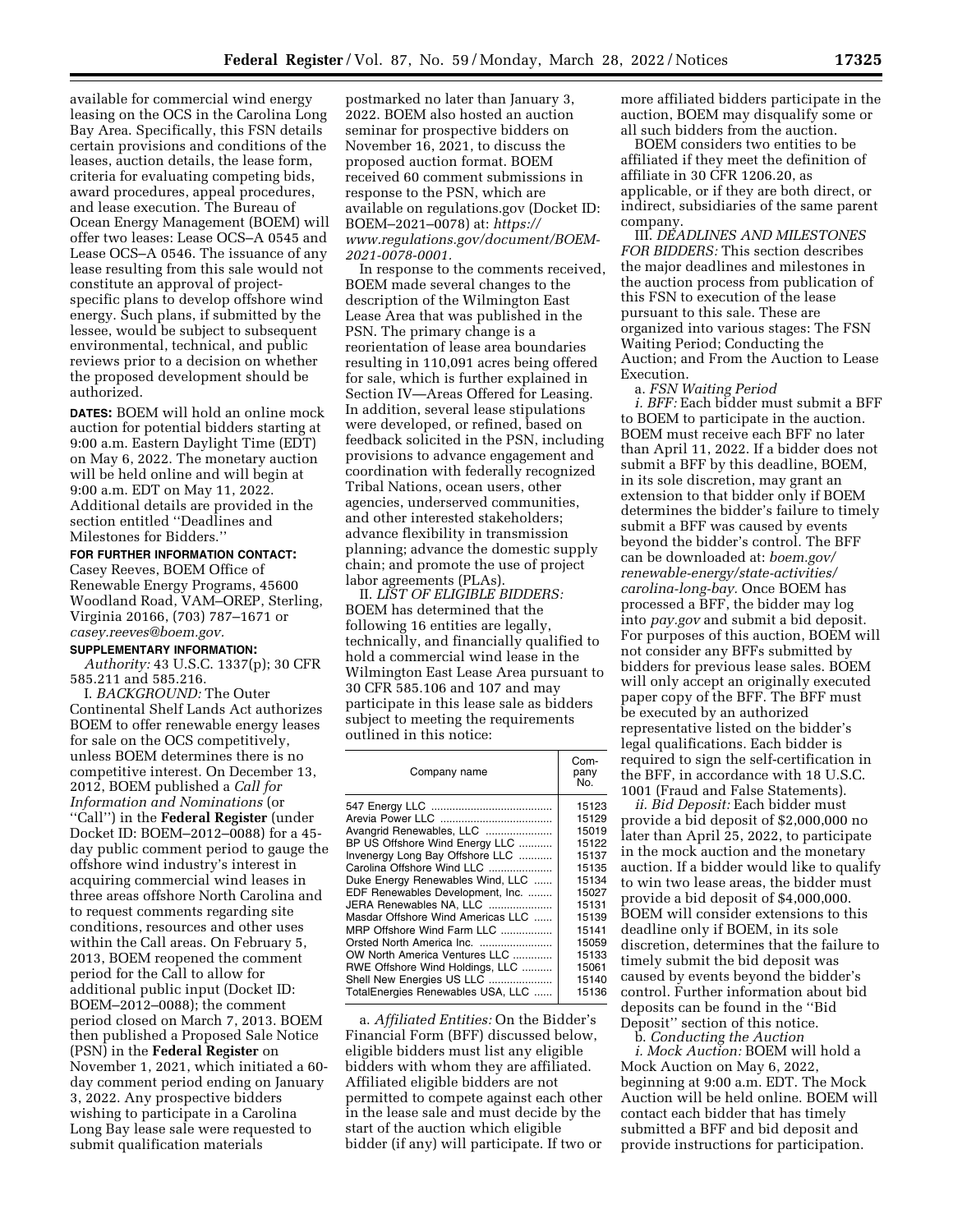Only bidders that have timely submitted BFFs and bid deposits may participate in the Mock Auction.

*ii. Multiple-factor Auction:* On May 11, 2022, BOEM, through its contractor, will start the auction. The first round of the auction will start at 9:00 a.m. EDT. The auction will proceed electronically according to a schedule to be distributed by the BOEM Auction Manager at the beginning of the auction, subject to revisions that will be communicated to bidders during the auction. BOEM anticipates that the auction will last 1 business day, but it may continue for as many consecutive business days, as necessary, until the auction ends in accordance with the procedures described in the ''Auction Procedures'' section of this notice.

*iii. Announce Provisional Winners:*  BOEM will announce the provisional winners of the lease sale after the auction ends.

c. *From the Auction to Lease Execution* 

*i. Refund Non-Winners:* Once the provisional winners have been announced, BOEM will return the nonwinners' bid deposits.

*ii. Department of Justice (DOJ) Review:* DOJ will have 30 days in which to conduct an antitrust review of the auction, pursuant to 43 U.S.C. 1337(c).

*iii. Delivery of the Lease:* BOEM will send three lease copies to each provisional winner, with instructions for executing the lease. The first year's rent is due 45-calendar days after the winners receive the lease copies for execution.

*iv. Return the Lease:* Within 10 business days of receiving the lease copies, the auction winners must post financial assurance, pay any outstanding balance of their bonus bids (*i.e.,* winning monetary bid minus applicable bid deposit), and sign and return the three executed lease copies. In the event of a delay, BOEM may extend the 10 business day time period for executing and returning the lease if we determine the delay to be caused by events beyond your control, pursuant to 30 CFR 585.224(e).

*v. Execution of Lease:* Once BOEM has received the signed lease copies and verified that all other required materials have been received, BOEM will make a final determination regarding its issuance of the leases and will execute the leases, if appropriate.

IV. *AREAS OFFERED FOR LEASING:*  In deciding whether to remove areas from leasing consideration, BOEM's charge is to balance all the factors in 43 U.S.C. 1337(p)(4). No single factor or comment led to BOEM's designation of the final two sale areas; rather, BOEM altered the areas in certain locations where: (1) Multiple factors weighed in favor of a change; (2) there was evidence supporting the application of those factors; and (3) the changes were supported by the comments. BOEM's designation of the two lease areas offered in the FSN were informed by its coordination with BOEM's intergovernmental task force members for multiple years, stakeholder engagement, and consideration of the 60 comments that BOEM received in response to the PSN. BOEM is offering

two lease areas totaling 110,091 acres for sale through this notice (Figure 1). The size of the two lease areas have been reduced by approximately 14 percent from the size of the areas proposed in the PSN to address issues and concerns expressed in the comments submitted on the PSN and through consultation with Federal agencies. Approximately 17,774 acres were removed from Leases OCS–A 0545 and OCS–A 0546 in the FSN. BOEM decided to remove from leasing consideration all lease blocks within 20 statute miles of the shoreline, thereby eliminating 13,474 acres in the northern portion of the proposed lease area. In addition, 4,300 acres were removed from the southeast portion of the proposed lease area to eliminate overlap between the lease area and the navigational fairway proposed by the U.S. Coast Guard (USCG). Following these removals, BOEM divided the remaining lease area into two nearly equal lease areas. BOEM designated the two lease areas to ensure that each has a similar acreage, distance to shore, wind resource potential, and in response to comments received on the PSN.

The area available for sale will be auctioned as two leases:

# TABLE 1 TO SECTION IV—ATLW–9 FINAL LEASE AREAS

| Lease      | Total acres |
|------------|-------------|
| OCS-A 0545 | 54.937      |
| OCS-A 0546 | 55.154      |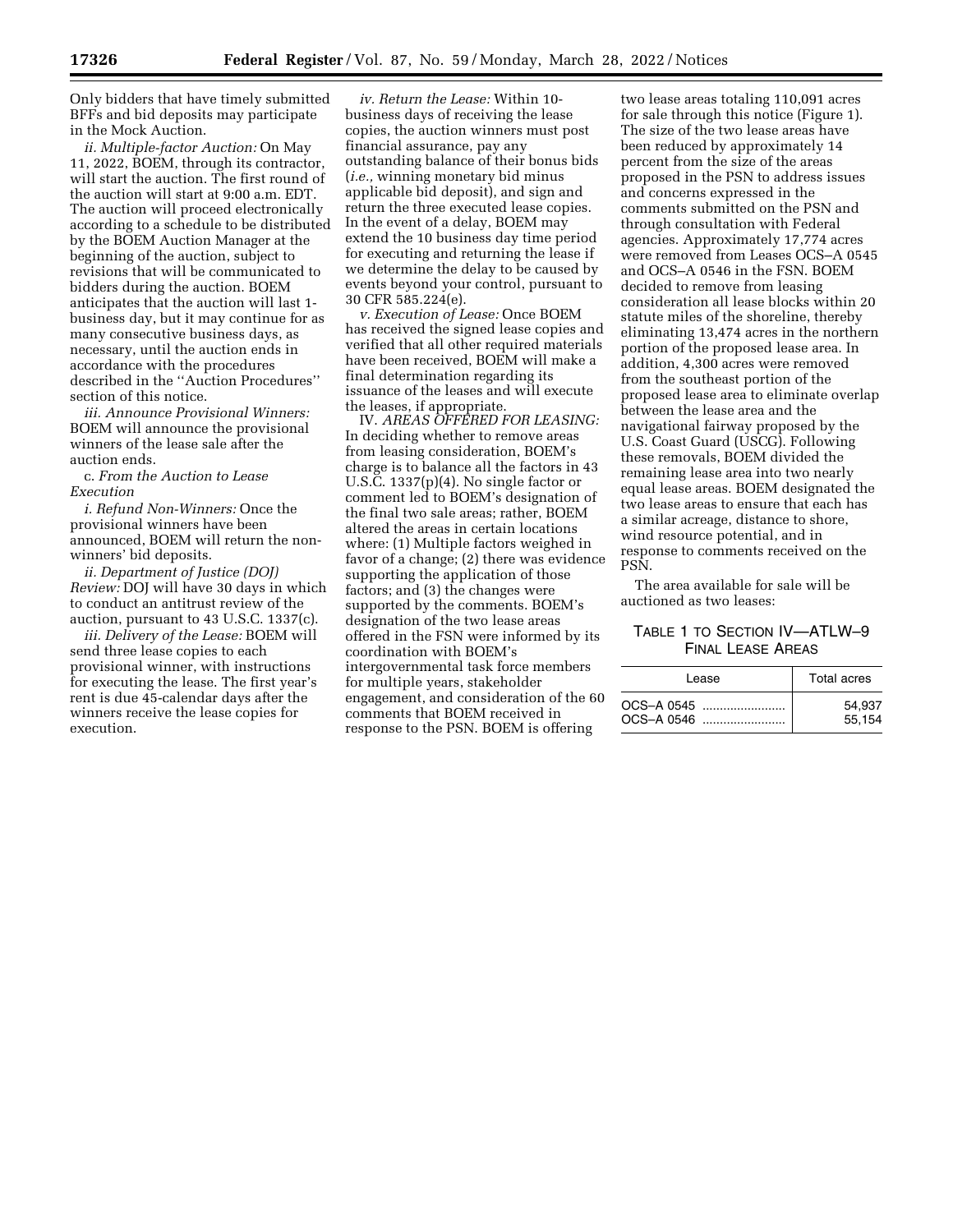Figure 1 to Section IV - ATLW-9 Final Lease Areas



V. *ENVIRONMENTAL REVIEW:* On December 13, 2012, BOEM published a notice of intent to prepare an environmental assessment (EA) to consider potential environmental consequences of site characterization activities (*e.g.,* biological, archeological, geological, and geophysical surveys and core samples) and site assessment activities (*e.g.,* installation of meteorological towers or buoys) expected to be conducted after lease issuance. The EA also considered surveys along project easements associated with the potential leases and grants for subsea cable corridors. As part of the EA process, BOEM sought comments on the issues and alternatives that should inform the EA and received approximately 47 comments, which can be found at *<https://www.regulations.gov>*  under Docket No. BOEM–2012–0090. A notice of availability of the EA was published on January 23, 2015, to initiate a 30-day public comment period (80 FR 3621) and comments received can be found at *[https://](https://www.regulations.gov) [www.regulations.gov](https://www.regulations.gov)* under Docket No.

BOEM–2015–0001. The EA was subsequently revised based on comments received during the comment period and public information meetings. The revised EA and the finding of no significant impact were published on September 17, 2015 and are available at: *[https://www.boem.gov/sites/default/](https://www.boem.gov/sites/default/files/renewable-energy-program/State-Activities/NC/NC-EA-Camera-FONSI.pdf)  [files/renewable-energy-program/State-](https://www.boem.gov/sites/default/files/renewable-energy-program/State-Activities/NC/NC-EA-Camera-FONSI.pdf)[Activities/NC/NC-EA-Camera-](https://www.boem.gov/sites/default/files/renewable-energy-program/State-Activities/NC/NC-EA-Camera-FONSI.pdf)[FONSI.pdf.](https://www.boem.gov/sites/default/files/renewable-energy-program/State-Activities/NC/NC-EA-Camera-FONSI.pdf)* Concurrently with its preparation of the EA, BOEM conducted consultations under the Endangered Species Act (ESA), the Magnuson-Stevens Fishery Conservation and Management Act, and the Coastal Zone Management Act. BOEM prepared and executed a programmatic agreement (PA) to guide its consultations under Section 106 of the National Historic Preservation Act. The PA provides for consultations to continue through BOEM's decision-making process regarding the issuance of leases on the OCS. Also included in the PA is BOEM's phased identification and evaluation of historic properties. On August 13, 2021, BOEM announced its

intent to prepare a Supplemental EA (SEA) to the 2015 *Commercial Wind Lease Issuance and Site Assessment Activities on the Atlantic Outer Continental Shelf Offshore North Carolina—Revised Environmental Assessment.* This announcement opened a 30-day comment period that closed on September 13, 2021. The SEA evaluated current science, studies, circumstances, and other information relevant to reasonably foreseeable environmental impacts from site characterization activities and site assessment activities associated with issuing wind energy leases in the Wilmington East WEA. Some of this new information includes a recent marine cultural resources survey, changes in the status of some ESA-listed species, the listing of new endangered species, and the designation of the North Atlantic right whale critical habitat. On December 8, 2021, BOEM announced the availability of the Draft SEA. This announcement opened a 30 day comment period that closed on January 7, 2022. BOEM received 11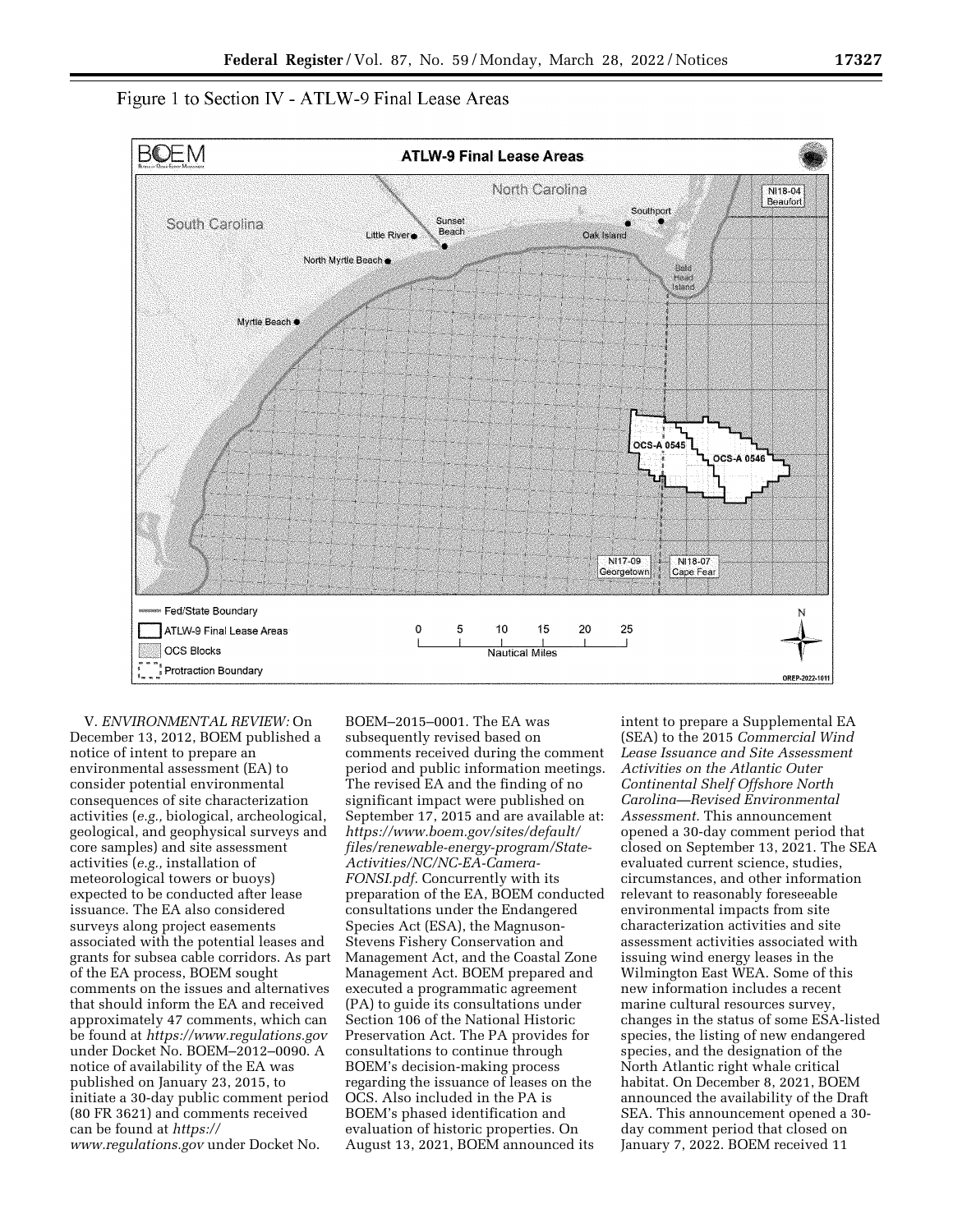comments on the Draft SEA, which can be found at *<http://www.regulations.gov>*  under Docket No. BOEM–2021–0090. The SEA was subsequently revised based on comments received during the comment period and public information meetings. The availability of the Final SEA and Finding of No Significant Impact was announced on March 21, 2022. BOEM determined that the Proposed Action would not cause any significant impacts and that implementing the Proposed Action does not constitute a major Federal action significantly affecting the quality of the human environment within the meaning of section 102(2)(c) of the National Environmental Policy Act of 1969. BOEM will conduct additional environmental reviews upon receipt of a lessee's proposed project-specific plans, such as a Site Assessment Plan (SAP) or Construction and Operations Plan (COP).

VI. *NEW AND MODIFIED LEASE STIPULATIONS:* Based on feedback provided, BOEM is adding lease stipulations that were discussed conceptually in the PSN. BOEM is also refining some stipulations identified in the PSN and previous lease packages.

a. *Reporting requirements:* In an effort to require early and regular engagement with Tribal Nations, ocean users, underserved communities, agencies and other stakeholders that may be potentially affected by activities on the OCS (collectively ''Tribal Nations and parties''), BOEM is building upon an existing lease stipulation to require a semi-annual progress report. Within the progress report, Lessees will identify Tribal Nations and parties potentially affected by proposed activities and provide updates on engagement activities, impacts on or benefits to the Tribal Nations and parties due to the proposed activities, and how, if at all, a project proposal has been informed or altered to address those impacts or benefits, as well as any planned engagement activities during the next reporting period. In acknowledgment of the existing and growing consultation burden placed on many of the Tribal Nations and parties, the stipulation also requires, to the maximum extent practicable, that Lessees coordinate with one another on engagement activities. It is BOEM's intention that this requirement to coordinate engagement apply not only to meetings proposed by Lessees, but also to reasonable requests to coordinate engagement made by Tribal Nations and parties. In addition, the stipulation requires that the progress report incorporate separate lease requirements for the development of communication plans for fisheries

(Fisheries Communication Plan (FCP)), Tribal Nations (Native American Tribes Communication Plan), and agencies (Agency Communication Plan), which serve to guide engagement activities with those groups. Lastly, the progress report must also include an update on activities executed under any survey plan.

b. *Transmission Planning:* BOEM is continuing a planned approach to siting submarine electrical transmission cables on the OCS and is evaluating options, including the use of cable corridors, regional transmission systems, meshed systems, and other mechanisms. Therefore, BOEM may condition COP approval on the incorporation of such methods where appropriate. BOEM encourages those who obtain a lease(s) from this sale to engage in early coordination with adjacent lessees, states, Tribal Nations, and other ocean users to identify ways to minimize impacts from transmission. In addition, BOEM has modified the lease stipulations concerning lessee communication with Tribal Nations and parties to explicitly require the lessee to seek input and discussion surrounding transmission easements prior to proposing such easements.

c. *Birds and Bats:* As a result of BOEM's ESA consultation efforts, the U.S. Fish and Wildlife Service issued a letter on October 15, 2021, recommending the installation of automated Motus telemetry tracking stations on meteorological buoys to help address information gaps on offshore movements of birds and bats, including ESA-listed species. Therefore, BOEM is including a stipulation requiring the use of such tracking stations.

d. *Project Labor Agreements and Supply Chain:* BOEM is committed to a clean energy future, workforce development and safety, and the establishment of a durable domestic supply chain that can sustain the U.S. offshore wind energy industry. To advance this vision, BOEM has included two lease stipulations that will encourage construction efficiency for projects and contribute towards establishing a domestic supply chain:

i. The first stipulation requires lessees to make every reasonable effort to enter a project labor agreement covering the construction stage of any project proposed for the lease areas. The PLA provisions for the construction of an offshore wind project will apply to all contractors.

ii. The second stipulation requires lessees to establish a statement of goals in which the lessee will describe its plans for contributing to the creation of a robust and resilient U.S.-based

offshore wind industry supply chain. The lessee must provide regular progress updates on the achievement of those goals to BOEM, and BOEM will make those updates publicly available.

e. *Surface Structure Layout and Orientation:* In the PSN, BOEM solicited comments on proposed transit corridors. The USCG has informed BOEM that the term ''transit corridor'' is not defined or recognized in law, regulation, or international convention. As such, the use of the term will likely add confusion. BOEM will not use the term in this sale or future lease sales or other actions. The final lease area delineations do not include a buffer of non-leased area between the two lease boundaries. However, where each lease abuts the neighboring lease area, each lessee must endeavor to implement a layout of surface structures that facilitates activities on the lease and allows for a structure layout that contains two common lines of orientation across the adjacent leases (as described in Navigation and Vessel Inspection Circular 01–19). Where such a design cannot be agreed upon among adjacent lessees, each lessee will be required to incorporate a 1-nmi setback from the boundary of the neighboring lease where no surface structures will be permitted.

f. *Endangered Species Act Programmatic Consultation:* BOEM has completed a programmatic informal consultation with the National Marine Fisheries Service (NMFS) under section 7 of the ESA. Federal partners that were co-action agencies on the programmatic informal consultation include the Bureau of Safety and Environmental Enforcement, U.S. Army Corp of Engineers, and the U.S. Environmental Protection Agency. On June 29, 2021, NMFS issued a Letter of Concurrence under the ESA (*[https://www.boem.gov/](https://www.boem.gov/renewable-energy/final-nlaa-osw-programmatic)  [renewable-energy/final-nlaa-osw](https://www.boem.gov/renewable-energy/final-nlaa-osw-programmatic)[programmatic](https://www.boem.gov/renewable-energy/final-nlaa-osw-programmatic)*) that covers site characterization (high resolution geophysical (HRG) and geotechnical avian, and marine mammal surveys) and site assessment and data collection (deployment, operation, and retrieval of meteorological and oceanographic data buoys) activities associated with Atlantic OCS leases. As a result of this consultation, project design criteria (PDCs) and best management practices (BMPs) associated with the mitigation, monitoring, and reporting conditions have been developed for those data collection activities covered in the consultation. The PDCs and BMPs pertain to mitigation, monitoring, and reporting conditions for reducing noise exposure to protected species from HRG surveys, avoiding vessel interactions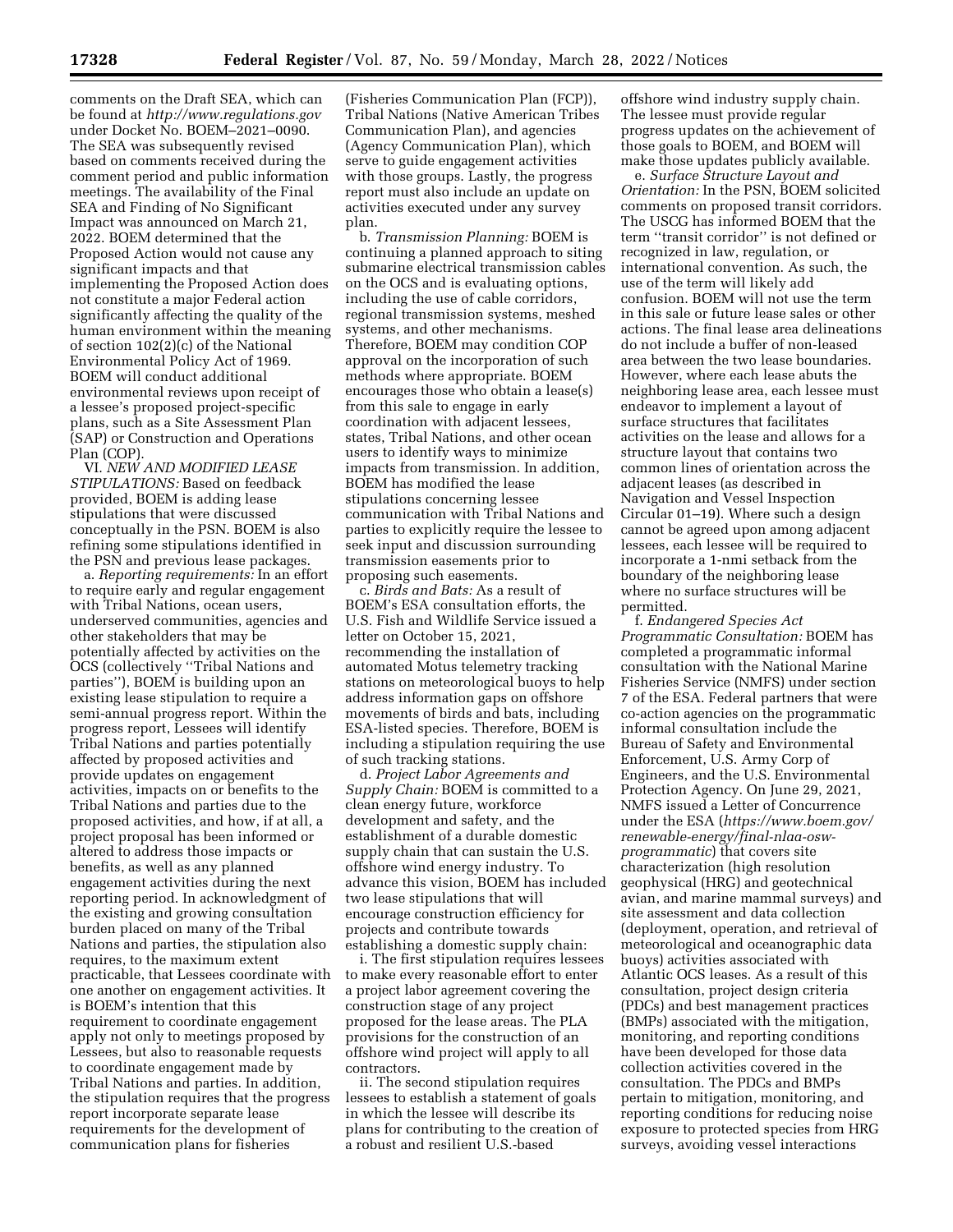with protected species, and requiring mooring design and marine debris practices to avoid entanglement of listed species. BOEM requires mitigation, monitoring, and reporting conditions for all marine mammals. As applicable, these PDCs and BMPs will be lease requirements for the lease areas and are found in the document *Project Design Criteria and Best Management Practices for Data Collection Associated with Atlantic Offshore Wind Leases* located at: *[https://www.boem.gov/renewable](https://www.boem.gov/renewable-energy/nmfs-esa-consultations)[energy/nmfs-esa-consultations.](https://www.boem.gov/renewable-energy/nmfs-esa-consultations)* 

VII. *POTENTIAL FUTURE RESTRICTIONS:* Prospective bidders should be aware of potential conflicts with existing uses of the OCS by the Department of Defense (DOD) and USCG, among others. BOEM coordinates with the DOD and USCG throughout our leasing process. A February 2021 letter from the DOD summarizes our most recent consultations and is available at: *[https://www.boem.gov/renewable](https://www.boem.gov/renewable-energy/state-activities/carolina-long-bay)[energy/state-activities/carolina-long](https://www.boem.gov/renewable-energy/state-activities/carolina-long-bay)[bay.](https://www.boem.gov/renewable-energy/state-activities/carolina-long-bay)* Once BOEM receives a SAP or COP, we will further review the proposed project's potential impacts on other ocean uses as part of BOEM's environmental and project review process. This analysis could result in the identification of potential mitigation measures and/or terms and conditions as part of any potential project approval.

VIII. *LEASE TERMS AND CONDITIONS:* BOEM has included terms, conditions, and stipulations for the OCS commercial wind leases to be offered through this sale. After the leases are issued, BOEM reserves the right to require compliance with additional terms and conditions associated with approval of a SAP or COP. The leases are available on BOEM's website at: *[https://](https://www.boem.gov/renewable-energy/state-activities/carolina-long-bay) [www.boem.gov/renewable-energy/state](https://www.boem.gov/renewable-energy/state-activities/carolina-long-bay)[activities/carolina-long-bay.](https://www.boem.gov/renewable-energy/state-activities/carolina-long-bay)* The leases include the following five attachments:

• Addendum ''A'' (Description of Leased Area and Lease Activities); • Addendum ''B'' (Lease Term and

Financial Schedule); • Addendum ''C'' (Lease Specific

Terms, Conditions, and Stipulations); • Addendum ''D'' (Project Easement);

and • Addendum ''E'' (Rent Schedule).

Addenda "A," "B," and "C" provide detailed descriptions of lease terms and conditions. Addenda ''D'' and ''E'' will be completed at the time of COP

approval or approval with modifications.

The most recent version of BOEM's renewable energy commercial lease form (BOEM–0008) is available on BOEM's website at: *[http://](http://www.boem.gov/BOEM-OCS-Operation-Forms/) [www.boem.gov/BOEM-OCS-Operation-](http://www.boem.gov/BOEM-OCS-Operation-Forms/)[Forms/.](http://www.boem.gov/BOEM-OCS-Operation-Forms/)* 

Pursuant to 30 CFR 585.601, a leaseholder wishing to submit a SAP must do so within 12 months of lease issuance. If the lessee intends to continue to hold the lease into its operations term, the lessee must submit a COP at least 6 months before the end of the site assessment term.

IX. *FINANCIAL TERMS AND CONDITIONS:* This section provides an overview of the annual payments required of the lessee that will be fully described in the lease, and the financial assurance requirements that will be associated with the lease.

a. *Rent:* Pursuant to 30 CFR 585.224(b) and 585.503, the first year's rent payment of \$3 per acre is due within 45-calendar days of the date the lessee receives the lease for execution. Thereafter, annual rent payments are due on the anniversary of the effective date of the lease as defined in 30 CFR 585.237 (the ''Lease Anniversary''). Once commercial operations under the lease begin, BOEM will charge rent only for the portions of the lease remaining undeveloped (*i.e.,* non-operating acreage). The rent that would be due should no portion of each lease area be authorized for commercial operations is shown below.

| Lease                    | Total<br>acres   | Rent<br>due<br>(per year) |
|--------------------------|------------------|---------------------------|
| OCS-A 0545<br>OCS-A 0546 | 54.937<br>55.154 | \$164.811<br>165.462      |
| Total                    | 110.091          | 330.273                   |

If the lessee submits an application for relinquishment of a portion of its leased area within the first 45-calendar days following the date that the lease is received by the lessee for execution, and BOEM approves that application, no rent payment will be due on the relinquished portion of the lease area. Later relinquishments of any portion of the lease area will reduce the lessee's rent payments starting in the lease year following BOEM's approval of the relinquishment. A lease issued under

this part confers on the lessee the right to one or more project easements without further competition for the purpose of installing gathering, transmission, and distribution cables; pipelines; and appurtenances on the OCS as necessary for the full enjoyment of the lease. A lessee must apply for the project easement as part of your COP or GAP, as provided under subpart F of 30 CFR part 585. The lessee must also pay rent for any project easement associated with the lease, commencing on the date that BOEM approves the COP (or modification thereof) that describes the project easement and when the operations term begins as outlined in 30 CFR 585.500(a)(5) and 585.507(b). Annual rent for a project easement is \$5 per acre, subject to a minimum of \$450 per year.

b. *Operating Fee:* For purposes of calculating the initial annual operating fee payment pursuant to 30 CFR 585.506, BOEM applies an operating fee rate to a proxy for the wholesale market value of the electricity expected to be generated from the project during its first 12 months of operations. This initial payment will be prorated to reflect the period between the commencement of commercial operations and the Lease Anniversary. The initial annual operating fee payment is due within 45 days of the commencement of commercial operations. Thereafter, subsequent annual operating fee payments are due on or before the Lease Anniversary.

The subsequent annual operating fee payments are calculated by multiplying the operating fee rate by the imputed wholesale market value of the projected annual electric power production. For the purposes of this calculation, the imputed market value would be the product of the project's annual nameplate capacity, the total number of hours in the year (8,760), the capacity factor, and the annual average price of electricity derived from a regional wholesale power price index. For example, the annual operating fee for a 1,028-megawatt (MW) wind facility operating at a 40 percent capacity (*i.e.,*  capacity factor of 0.4) with an annual average regional wholesale power price of \$40/megawatt hour (MWh) and an operating fee rate of 0.02 will be calculated as follows:

Annual Operating Fee = 1,028 MW  $\times$  8,760  $\frac{\text{hrs}}{\text{year}}$   $\times$  0.4  $\times \frac{$40}{\text{MWh}}$  Power Price  $\times$  0.02 = \$2,881,689.60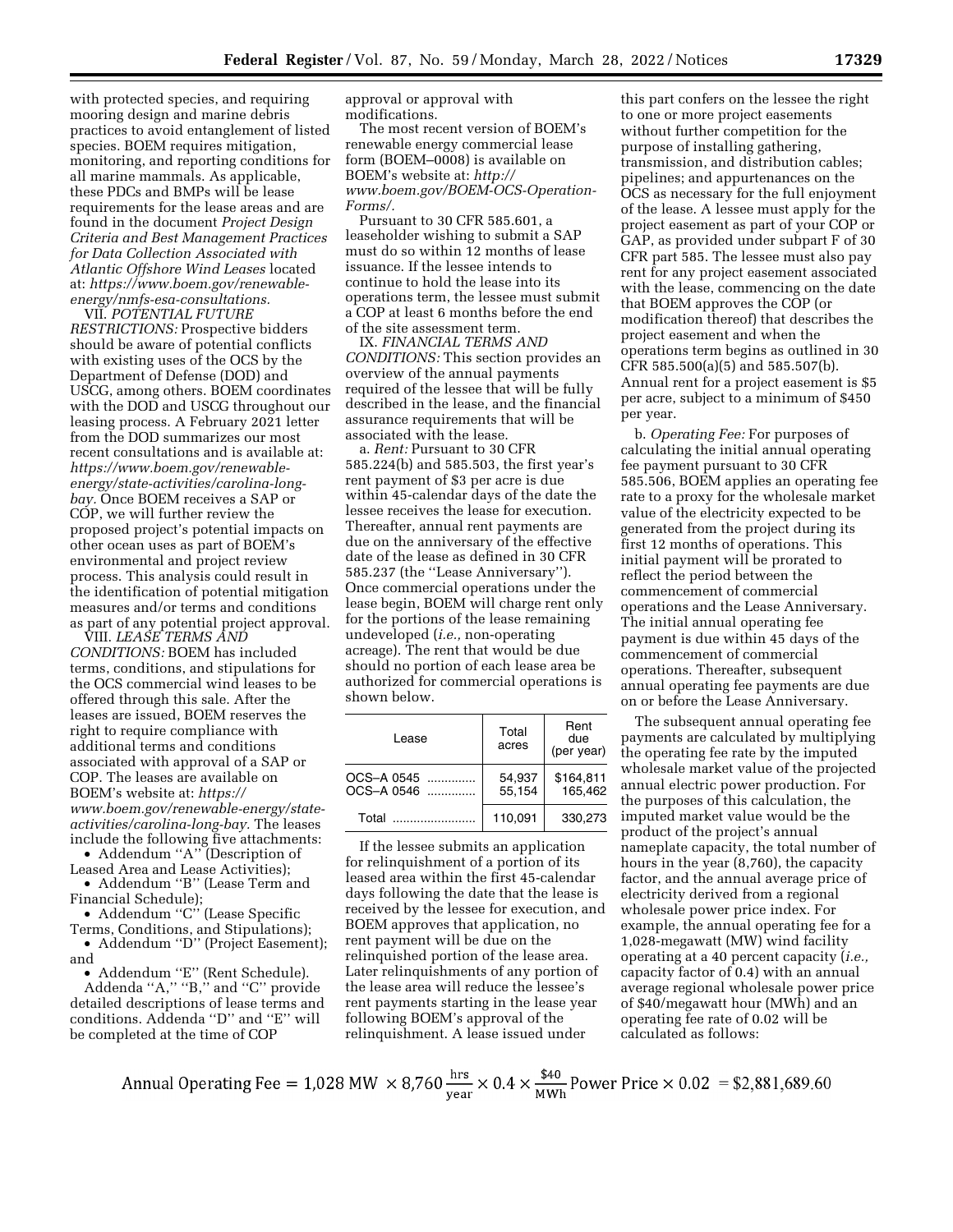*i. Operating Fee Rate:* The operating fee rate is the share of imputed wholesale market value of the projected annual electric power production due to the Office of Natural Resources Revenue as an annual operating fee. For the Lease Areas, BOEM will set the fee rate at 0.02 (*i.e.,* 2 percent) for the entire life of commercial operations.

*ii. Nameplate Capacity:* Nameplate capacity is the maximum rated electric output, expressed in MW, that the turbines of the wind facility under commercial operations can produce at their rated wind speed, as designated by the turbine's manufacturer. The nameplate capacity available at the start of each year of commercial operations on the lease will be the capacity provided in the Fabrication and Installation Report (FIR). For example, if the lessee installed 100 turbines as documented in its FIR, and each is rated by the manufacturer at 12 MW, the nameplate capacity of the wind facility is 1,200 MW.

*iii. Capacity Factor:* The capacity factor relates to the amount of energy delivered to the grid during a period of time compared to the amount of energy the wind facility would have produced at full capacity during that same period of time. This factor is represented as a decimal between zero and one. There are several reasons why the amount of power delivered is less than the theoretical 100 percent of capacity. For a wind facility, the capacity factor is mostly determined by the availability of wind. Transmission line loss and downtime for maintenance or other purposes also affect the capacity factor.

The capacity factor for the year in which the commercial operation date occurs, and for the first 6 years of commercial operations on the lease, is set to 0.4 (*i.e.,* 40 percent). At the end of the sixth year, the capacity factor may be adjusted to reflect the performance over the previous five years based upon the actual metered electricity generation at the delivery point to the electrical grid. Similar adjustments to the capacity factor may be made once every five years thereafter.

*iv. Wholesale Power Price Index:*  Pursuant to 30 CFR 585.506(c)(2)(i), the wholesale power price, expressed in dollars per MW-hour, is determined at the time each annual operating fee payment is due. For the leases offered in this sale, BOEM will use the index for VACAR average price per MW from the Enerfax power prices dataset within Hitachi's ABB Velocity Suite or similar. VACAR is a subregion of the Southeastern Electric Reliability Council and comprises the Carolinas and parts of Virginia. The VACAR

average price per megawatt represents prices from Duke, Progress Energy's Carolina Power and Light, Santee Cooper, South Carolina Electric and Gas, Southeastern Power Administration, and APGI Yadkin Division.

c. *Financial Assurance:* Within 10 business days after receiving the lease copies and pursuant to 30 CFR 585.515– .516, the provisional winners of the leases must provide an initial leasespecific bond or other approved means of meeting the lessor's initial financial assurance requirements, in the amount of \$100,000. The provisional winners may meet financial assurance requirements by posting a surety bond or financial assurance instrument or alternative detailed in 30 CFR 585.526– 529. BOEM encourages the provisionally winning bidder to discuss the financial assurance requirement with BOEM as soon as possible after the auction has concluded.

BOEM will base the amount of all SAP, COP, and decommissioning financial assurance on cost estimates for meeting all accrued lease obligations at the respective stages of development. BOEM will determine the required amount of supplemental and decommissioning financial assurance on a case-by-case basis.

d. *Payments:* The annual lease payments and financial assurance requirements described above can be found in Addendum ''B'' of the leases, which BOEM has made available with this notice on its website at: *[https://](https://www.boem.gov/renewable-energy/state-activities/carolina-long-bay) [www.boem.gov/renewable-energy/state](https://www.boem.gov/renewable-energy/state-activities/carolina-long-bay)[activities/carolina-long-bay.](https://www.boem.gov/renewable-energy/state-activities/carolina-long-bay)* 

X. *BFF:* Each bidder must fill out the BFF referenced in this FSN. BOEM has also made a copy of the form available with this notice on its website at: *[https://www.boem.gov/renewable](https://www.boem.gov/renewable-energy/state-activities/carolina-long-bay)[energy/state-activities/carolina-lon](https://www.boem.gov/renewable-energy/state-activities/carolina-long-bay)g[bay.](https://www.boem.gov/renewable-energy/state-activities/carolina-long-bay)* 

BOEM recommends that each bidder designate an email address in its BFF that the bidder will then use to create an account in *pay.gov* (if it has not already done so). Bidders who elect to qualify for the bidding credit will check the paragraph affirming their interest on their BFF and include a conceptual strategy at the time of the bid deposit. Bidders committing to the bidding credit must meet the bidding credit requirements before submission of the FDR. Bidders who do not elect to qualify may indicate by a check mark next to the paragraph declining the bidding credit. If a BFF does not indicate a selection, BOEM will assume no bidding credit is desired. BOEM will not consider BFFs submitted by bidders for previous lease sales as satisfying the

requirements of this auction. If a bidder does not submit a BFF for this sale by April 11, 2022, BOEM, in its sole discretion, may grant an extension to that bidder only if BOEM determines the bidder's failure to timely submit a BFF was caused by events beyond the bidder's control. BOEM will only accept an original, executed paper copy of the BFF. The BFF must be executed by an authorized representative listed in the qualifications package on file with BOEM as authorized to bind the company.

XI. *BID DEPOSIT:* A bid deposit is an advance cash payment submitted to BOEM to participate in the auction. After creating an account in *pay.gov* (if necessary), bidders may use the Bid Deposit Form on the *pay.gov* website to leave a deposit. Each bidder must submit a bid deposit of \$2,000,000 or \$4,000,000 to be eligible to bid for one or two lease areas, respectively, no later than April 25, 2022. Any bidder who fails to submit the bid deposit by this deadline may be disqualified from participating in the auction.

Following the auction, bid deposits will be applied against bonus bids or other obligations owed to BOEM. If the bid deposit exceeds a bidder's total financial obligation, BOEM will refund the balance of the bid deposit to the bidder. Once BOEM has announced the provisional winner(s), BOEM will refund bid deposits to the other bidders.

If BOEM offers a lease pursuant to a provisionally winning bidder and that bidder fails to timely return the signed lease form, establish financial assurance, or pay the balance of its bid, BOEM will retain the bidder's \$2,000,000 (or \$4,000,000) bid deposit. In such a circumstance, BOEM may determine which bid would have won in the absence of the bid previously determined to be the winning bid and to offer a lease pursuant to this next highest bid if it has not won one the other Lease Area.

XII. *MINIMUM BID:* The minimum bid is the lowest bid that BOEM will accept as a winning bid, and it is where BOEM will start the bidding in the auction. 30 CFR 585.221. BOEM has established a minimum bid of \$50.00 per acre for this lease sale.

XIII. *AUCTION PROCEDURES:* As authorized under 30 CFR 585.220(a)(4) and 585.221(a)(6), BOEM will use a multiple-factor auction format, with a multiple-factor bidding system for this lease sale. The bidding system for this lease sale will be a multiple-factor combination of a monetary bid and a non-monetary factor. This auction format was selected to enhance, through training, the offshore wind workforce or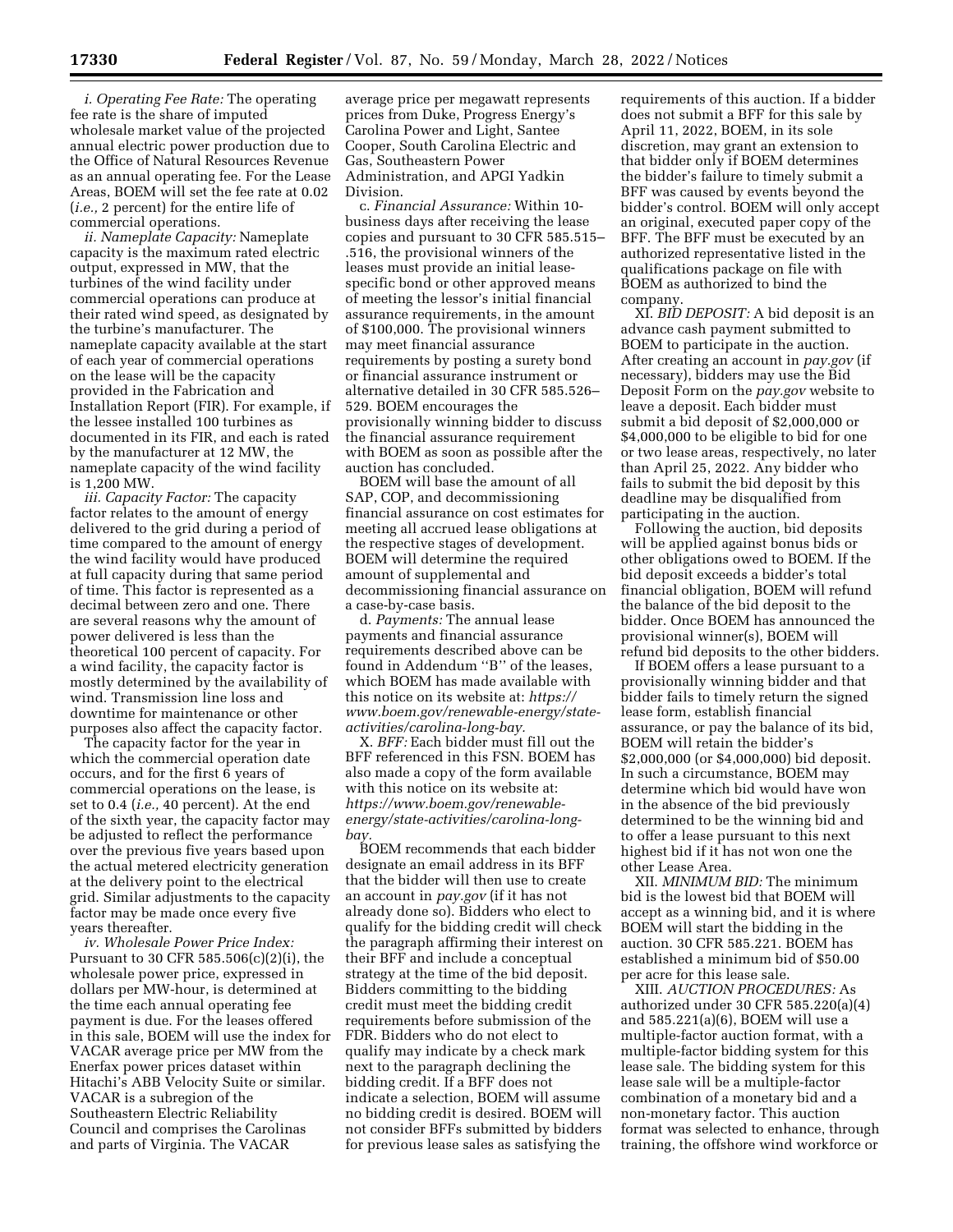stand-up the domestic supply chain for offshore wind manufacturing, assembly, or services, and is designed to lead to expeditious and orderly development of offshore wind resources on the OCS. BOEM will appoint a panel to review the non-monetary component after the BFFs and bid deposits have been received but before the auction, and the panel will verify the results of the lease sale. Following review of the strategy to support workforce training programs for the offshore wind industry, development of a U.S. domestic supply chain for the offshore wind energy industry, or both, BOEM will notify bidders if they qualify for the credit prior to the mock auction. BOEM reserves the right to change the composition of this panel at any time. The bid made by a particular bidder in

each round will represent the sum of a monetary (cash) amount and a nonmonetary factor (bidding credit). The structure of this bidding credit is explained in the subsection below. BOEM will start the auction using the minimum bid price for each Lease Area and will increase those prices incrementally until no more than one active bidder per Lease Area remains in the auction.

### **20 Percent Non-Monetary (Bidding) Credit for Workforce Training or Supply Chain Development**

The bidding credit allows a bidder to receive a credit of 20 percent of its cash bid in exchange for committing to make a qualifying monetary contribution (''Contribution'') to programs or initiatives, as described in the BFF Addendum and lease, that support

workforce training programs for the offshore wind industry, development of a U.S. domestic supply chain for the offshore wind energy industry, or both. To qualify for the credit, the winning bidder is required to financially contribute at least 80 percent of the bidding credit value toward a workforce training program or the development of a domestic supply chain, as described in the BFF Addendum and lease. For example, a winning bidder qualified for the bidding credit and meeting the asking price of \$31.32 million would receive a credit of \$5.22 million toward its winning bid in exchange for a \$4.176 million (80 percent of \$5.22 million) commitment to workforce training or development of the domestic supply chain. The bidding credit would be calculated as follows:

Cash Bid = 
$$
\left\{ \frac{$31.32 \text{ million}}{1 + 0.20} \right\}
$$
 = \$26.1 million

$$
Credit = $31.32 - $26.1 = $5.22 \text{ million}
$$

# Committment =  $0.80 * $5.22$  million = \$4.176 million

i. If a bidder qualified for the bidding credit wins both lease areas, this calculation would be applied to its bid for both lease areas.

ii. The Contribution to workforce training must result in a better trained and/or larger domestic offshore wind work force that would provide for more efficient operations via increasing the supply of fully trained personnel, pursuant to congressional policy under 43 U.S.C. 1332(6), which states that operations on the OCS should be conducted in a safe manner by welltrained personnel.

iii. The Contribution to domestic supply chain development must result in a more robust domestic supply chain by reducing the upfront capital or certification cost for manufacturing offshore wind components including the building of facilities, the purchasing of capital equipment, and the certifying of existing manufacturing facilities in the United States, which would facilitate congressional policy set forth in 43 U.S.C. 1332(3) to promote expeditious and orderly development on the OCS.

iv. Bidders interested in pursuing bidding credits can choose to commit to workforce training programs, domestic supply chain initiatives, or a combination of both. Bidders must note,

on the BFF, whether they are making the commitment to earn the bidding credit. Bidders seeking to utilize the bidding credit must submit their strategy, further described below and in the BFF Addendum, prior to the deadline for the submission of the bid deposit. Bidders are strongly encouraged to review the BFF Addendum if they are considering qualifying for the bidding credit. The strategy must describe the verifiable actions to be taken by the lessee that would allow BOEM to confirm compliance when your documentation for satisfying the bidding credit is submitted. Payment fulfilling the commitment can be deferred until submission of the facility design report (FDR) to BOEM. Lessees must provide documentation showing that the lessee has met the commitment and complied with the applicable bidding credit requirements no later than the submission to BOEM of the first Facility Design Report (FDR) for the Lease. Deferring the payment until the FDR will enable the lessee to identify programs or recipients with the greatest potential to expedite or facilitate orderly OCS renewable energy development.

v. *Contributions to workforce training must be to one of the following:* (i) Contributions in support of union

apprenticeships, labor management training partnerships, stipends for workforce training, or other technical training programs or institutions focused on providing skills necessary for the planning, design, construction, operation, maintenance, or decommissioning of offshore wind energy projects in the United States; (ii) Contributions toward maritime training necessary for the crewing of vessels to be used for the construction, servicing, and/or decommissioning of wind energy projects in the United States; (iii) Contributions toward training workers in skills or techniques necessary to manufacture or assemble offshore wind components, subcomponents or subassemblies. Examples of these skills and techniques include welding; wind energy technology; hydraulic maintenance; braking systems; mechanical systems, including blade inspection and maintenance; or computers and programmable logic control systems; (iv) Contributions toward training in any other job skills that the Lessee can demonstrate are necessary for the planning, design, construction, operation, maintenance, or decommissioning of offshore wind energy projects in the United States.

vi. *Contributions to domestic supply chain development must be one of the*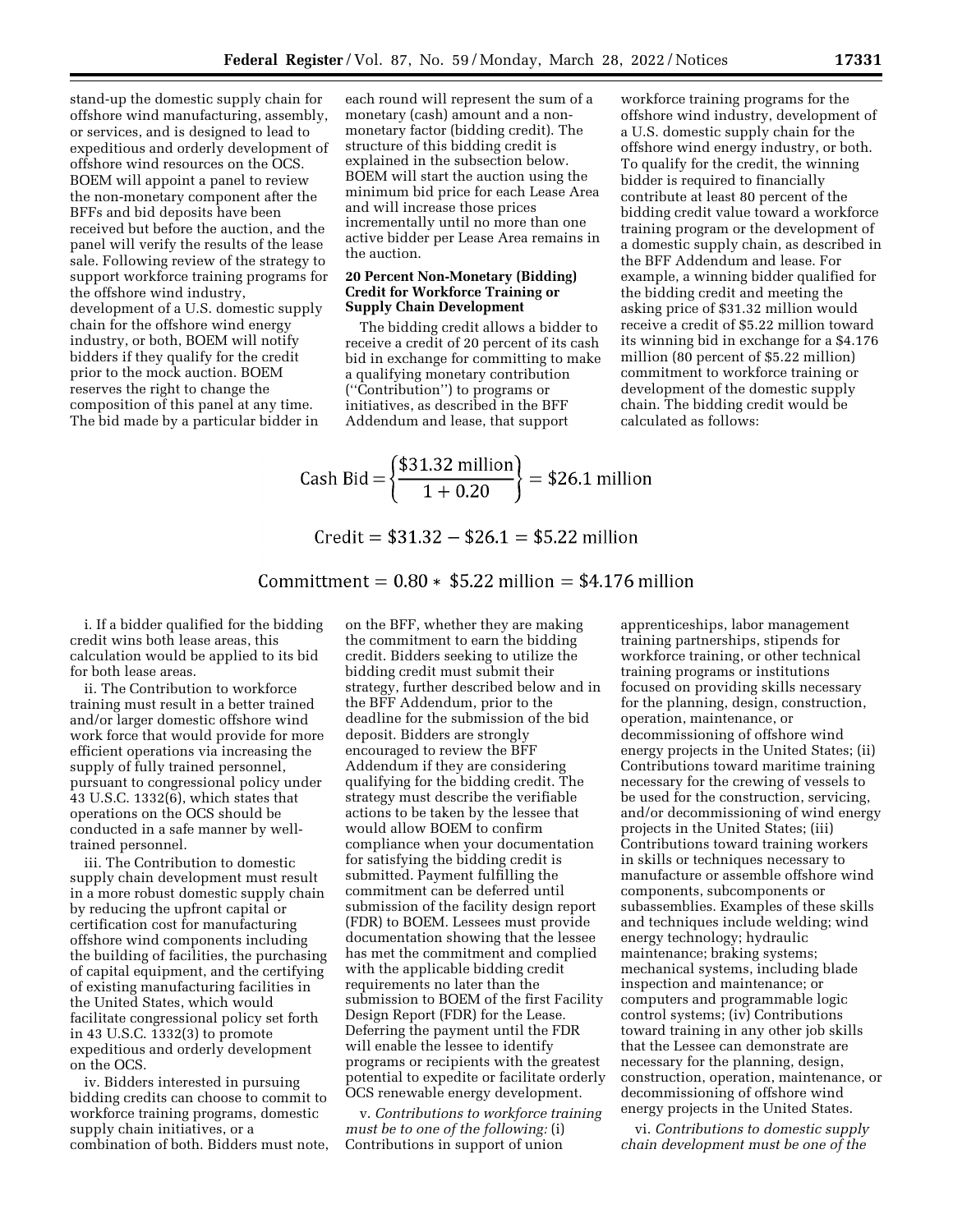*following:* (i) Contributions supporting the development of a domestic supply chain for the offshore wind industry, including manufacturing of components and sub-assemblies and the expansion of related services; (ii) Contributions to domestic tier-2 and tier-3 offshore wind component suppliers and domestic tier-1 supply chain efforts, including quayside fabrication; (iii) Contributions for technical assistance grants to help U.S. manufacturers re-tool or certify (*e.g.,*  ISO–9001) for offshore wind manufacturing; (iv) Contributions for the development of Jones Act-compliant vessels for the construction, servicing, and/or decommissioning of wind energy projects in the United States; (v) Contributions to establish a new or existing bonding support reserve or revolving fund available to all businesses providing goods and services to offshore wind energy companies, including disadvantaged businesses; (vi) Other Contributions to supply chain development efforts that the Lessee can demonstrate further the manufacture of offshore wind components or subassemblies, or the provision of offshore wind services, in the United States.

vii. *Documentation:* If a lease is awarded pursuant to a winning bid that includes the bidding credit, the lessee will be required to provide documentation showing that the lessee has met the commitment and complied with the applicable bidding credit requirements no later than the submission to BOEM of the first Facility Design Report (FDR) for the Lease. The documentation must allow BOEM to objectively verify the amount of the Contribution and the beneficiary(ies) of the Contribution. At a minimum, this documentation must include: All written agreements between the Lessee and beneficiary(ies) of the Contribution; all receipts documenting the amount, date, financial institution, and the account and owner of account to which the Contribution was made; and sworn statements by the entity that made the Contribution and the beneficiary(ies) of the Contribution, attesting: The amount and date(s) of the Contribution; that the Contribution is being (or will be) used in accordance with the bidding credit requirements in the Lease; and that all information provided is true and accurate. The documentation must describe how the funded initiative or program has advanced, or is expected to advance, U.S. offshore wind workforce training or supply chain development. The documentation must also provide qualitative and/or quantitative information that includes the estimated

number of trainees or jobs supported, or the estimated leveraged supply chain investment resulting or expected to result from the Contribution. The documentation must contain any information called for in the conceptual strategy submitted with the bid deposit. If the Lessee's implementation strategy has changed due to market needs or other factors, the Lessee must explain this change. BOEM reserves all rights to determine that the bidding credit has not been satisfied if changes to the lessee's conceptual strategy do not meet the criteria for the bidding credit described herein.

viii. *Enforcement:* The commitment for the bidding credit will be made in the BFF and will be included in a lease addendum that will bind the lessee and all future assignees of the lease. If BOEM determines that a Lessee or assignee has failed to satisfy the commitment at the FDR stage, or if a Lessee or assignee relinquishes or otherwise fails to develop the Lease by the tenth anniversary date of Lease issuance, the amount corresponding to the bidding credit awarded shall be immediately due and payable to the Office of Natural Resources Revenue with interest from the date of lease execution. The interest rate will be the underpayment interest rate identified by ONRR. BOEM may, at its sole discretion, extend the documentation deadline beyond the FDR or the 10-year timeframe.

*The Auction:* Using an online bidding system to host the auction, BOEM will start the bidding for Lease Area OCS–A 0545 and OCS–A 0546. Bidders may bid for one or both lease areas offered and could ultimately win one or both areas.

| Lease area | Acres  | Minimum<br>hid |
|------------|--------|----------------|
| OCS-A 0545 | 54.937 | \$2.746.850    |
| OCS-A 0546 | 55,154 | 2.757.700      |

a. *Live Bids:* The auction will be conducted in a series of rounds. At the start of each round, BOEM will state an asking price for each Lease Area. If a bidder is willing to meet the asking price for up to two of the Lease Areas (if eligible), it will indicate its intent by submitting a bid equal to the asking price for the selected lease area(s). A bid for one or both lease areas at the sum of the full asking price is referred to as a ''live bid.'' If the bidder has qualified for a non-monetary credit, it will meet the asking price by submitting a multiple-factor bid—that is, a live bid that consists of a monetary (cash) element and a non-monetary credit (20 percent of the cash element), the sum of

which equals the asking price. Bidders without a non-monetary credit will submit a cash bid equal to the asking price. To participate in the next round of the auction, a bidder must have submitted a live bid for at least one of the Lease Areas in each previous round, or BOEM must have carried forward a bidder's bid from a previous round.

As long as there are two or more live bids (including bids carried forward) for at least one of the Lease Areas, the auction moves to the next round. If a bid is uncontested, it is automatically carried forward to the next round. BOEM will raise the asking price for each of the Lease Areas that has received two or more live bids in the previous round. Asking price increments will be determined based on several factors, including (but not necessarily limited to) the expected time needed to conduct the auction and the number of rounds that have already occurred. BOEM reserves the right to increase or decrease bidding increments as it deems appropriate.

Each bidder is allowed to submit a live bid for up to two lease areas based on its ''eligibility'' at the opening of each round. A bidder's eligibility is for either two, one, or zero lease areas, and corresponds to the maximum number of lease areas that a bidder may include in a live bid during a single round of the auction. A bidder's initial eligibility is determined based on the amount of the bid deposit submitted by the bidder prior to the auction. To be eligible to offer a bid on one lease area at the start of the auction, a bidder must submit a bid deposit of \$2,000,000. To be eligible to offer a bid on two lease areas, a bidder must submit a bid deposit of \$4,000,000. A bidder's bid deposit will be used by BOEM as a down payment on any monetary obligations incurred by the bidder should it be awarded a lease.

As the auction proceeds, a bidder's eligibility is determined by the number of lease areas included in its live bid submitted in the round prior to the current round. That is, if a bidder submitted a live bid on one lease area in the previous round, that bidder may submit a bid that includes at most one lease area in the current round. If a bidder submitted a live bid that included two lease areas in the previous round, the bidder may submit a live bid that includes at most two lease areas in the current round. When a bidder chooses to submit a live bid with fewer lease areas than the maximum number it is eligible to include in its bid, the bidder's eligibility is permanently reduced. Thus, eligibility in successive rounds may stay the same or go down, but it can never go up.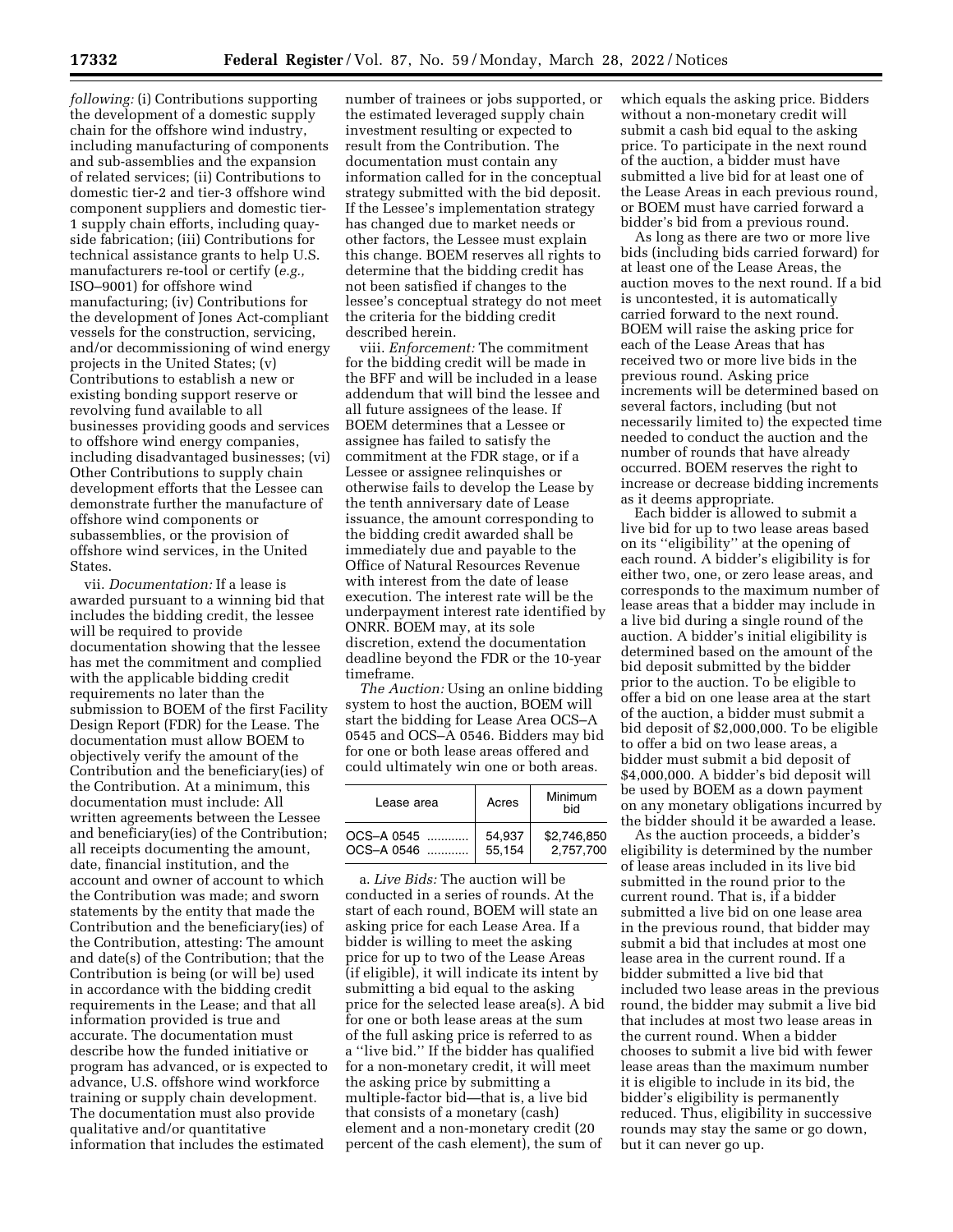If a bidder decides to stop bidding when its bid is contested, that bidder could still win the auction, if, for example, the bidder is ultimately selected as the provisional winner in the winner determination that is described in detail below, or if someone else's winning bid is disqualified at the award stage of the auction. In these circumstances, the bidder will be bound by its bid and thus obligated to pay the full bid amount. A bidder is bound to each of its bids at all times prior to the finalization of the auction results.

Between rounds, BOEM will disclose to all bidders that submitted bids: (1) The number of live bids in the previous round of the auction (*i.e.,* the level of demand at the asking price) for each Lease Area; and (2) the asking price for each Lease Area in the upcoming round of the auction.

b. *Intra-round Bids:* A bidder is only eligible to continue bidding in the auction if it has submitted a live bid (or had a bid carried forward) in the previous round. In any round after the first round, an eligible bidder may submit an ''intra-round'' bid. An intraround bid is similar to an ''exit bid.''

An intra-round bid consists of a single offer price for exactly the same lease areas on which the bidder placed a live bid in the previous round. The single offer price must be greater than the sum of the previous round's asking prices for the same lease areas bid on in the previous round and less than the sum of the current round's asking prices for the same lease areas. A bidder may not submit an intra-round bid in the current round if its previous round bid was uncontested or if its eligibility had previously dropped to zero lease areas.

A bidder that has submitted a live bid for two leases in the previous round may choose to submit a single intraround bid in the current round for the two lease areas. A bidder submitting an intra-round bid for two lease areas can either:

(1) Choose to also submit a live bid for either one of the two lease areas. Doing this sets the bidder's eligibility to one lease area and allows the bidder to continue to place a live bid for one lease area in the next round.

(2) Choose not to submit a live bid for either of the two lease areas. Doing this sets the bidder's eligibility to zero lease areas and precludes the possibility of this bidder submitting any bids in the next round or any further round of the auction.

A bidder that has submitted a live bid for one lease area in the previous round may choose to submit an intra-round bid in the current round (for that one lease area). Placing an intra-round bid

that includes one lease area terminates the bidder's ability to submit subsequent bids.

For example, consider the case of a bidder who has bid on both lease areas in the previous rounds, and hence is eligible to continue bidding on both lease areas in the current round. Suppose that the asking prices for OCS– A 0545 and OCS–A 0546 were \$10,000,000 and \$11,000,000 in the previous round and are now \$10,000,000 and \$12,000,000 in the current round, respectively. OCS–A 0546 received competition in the previous round, resulting in its increased price, but there was not competition for OCS–A 0545. Since the bidder placed a bid on both lease areas, with one of the lease areas having competition, the bidder may enter a single, intra-round bid for both areas that it bid on in the previous round. This single offer price must be more than \$21,000,000 and less than \$22,000,000. If the bidder wishes to continue to place bids in the auction, the bidder must also place a live bid for a single lease area in the same round. The bidder can satisfy this requirement by choosing to submit (along with its intra-round bid) a single live bid of \$10,000,000 for OCS–A 0545 or \$12,000,000 for OCS–A 0546. Alternatively, the bidder may choose not to submit any live bid, precluding the ability to place bids in future rounds.

If the bidder had only bid on one lease area in the previous round, it may be eligible to submit an intra-round bid during the current round. If its previous round's bid was for OCS–A 0546, the bidder could submit an intra-round bid for that area of more than \$11,000,000 and less than \$12,000,000, reducing its live bid eligibility to zero lease areas, and hence precluding bids in subsequent rounds. Alternatively, if the bidder's previous round's bid was on OCS–A 0545, it cannot submit an intraround bid (or any other bid), because the previous round's bid was uncontested. In this case, since the bidder had no competition for OCS–A 0546, its sole bid of \$10,000,000 from the previous round is automatically recorded by BOEM as a submitted live bid of the same amount for that lease area in the current round.

Bidders are cautioned that dropping immediately from bidding on two lease areas to bidding on zero lease areas, without placing any live bid on one lease area, as in bidding option (2) (above), has implications for the winner determination described below. Such bidding behavior would signify that the bidder wishes only to win both lease

areas or neither lease area. As such, dropping immediately from two to zero can lead to potentially counterintuitive results in which the bidder wins nothing in the auction.

Intra-round bids are not considered to be live bids for the purpose of determining whether to conclude the auction, for determining whether to increase the asking price for a particular lease area, or for disclosing the demand for a lease area. During the auction, an intra-round bid can only be seen by BOEM, and not by other bidders.

After the bidding ends, BOEM will determine the provisionally winning bids in accordance with the process described in this section. This process consists of two stages: Stage 1 and Stage 2, which are described herein. Once the auction itself ends, nothing further is required of bidders within or between Stages 1 and 2. In practice, the two stages of the process will be implemented by the auction software, which will analyze the bids, determine the provisional winners, and calculate the applicable prices. The winner determination will be reviewed, checked and validated by the panel.

• *Stage 1* 

In Stage 1, a bidder with a live bid in the final round is provisionally assured of winning the lease area(s) included in its final-round live bid, regardless of any other bids. If both lease areas receive live bids in the final round, they are awarded to bidders in Stage 1, and the rest of this determination is not necessary. Otherwise, BOEM will select the combination of final-round bids that maximizes the sum of the bid amounts of the selected bids, subject to the following constraints: (1) A bidder must win all lease areas included in its finalround live bid (if any); (2) either a bidder's live bid or intra-round bid, but not both, can be selected; and (3) the selected bids must be feasible, in that each lease area cannot be included in more than one of the selected bids. If there is a unique combination of bids that meets the maximization objective described in the previous sentence, then these are deemed to be the Qualified Bids. If two or more combinations of bids tie by producing the same maximized sum of bid amounts, the tie is broken by: First, bringing each of these combinations forward into the Stage 2 problem (below) and selecting the combination that produces the largest value in the Stage 2 problem; and second, if two or more of these combinations tie in producing the largest value, the auction system will select one of the combinations by generating pseudorandom numbers. If any of the lease areas is not assigned in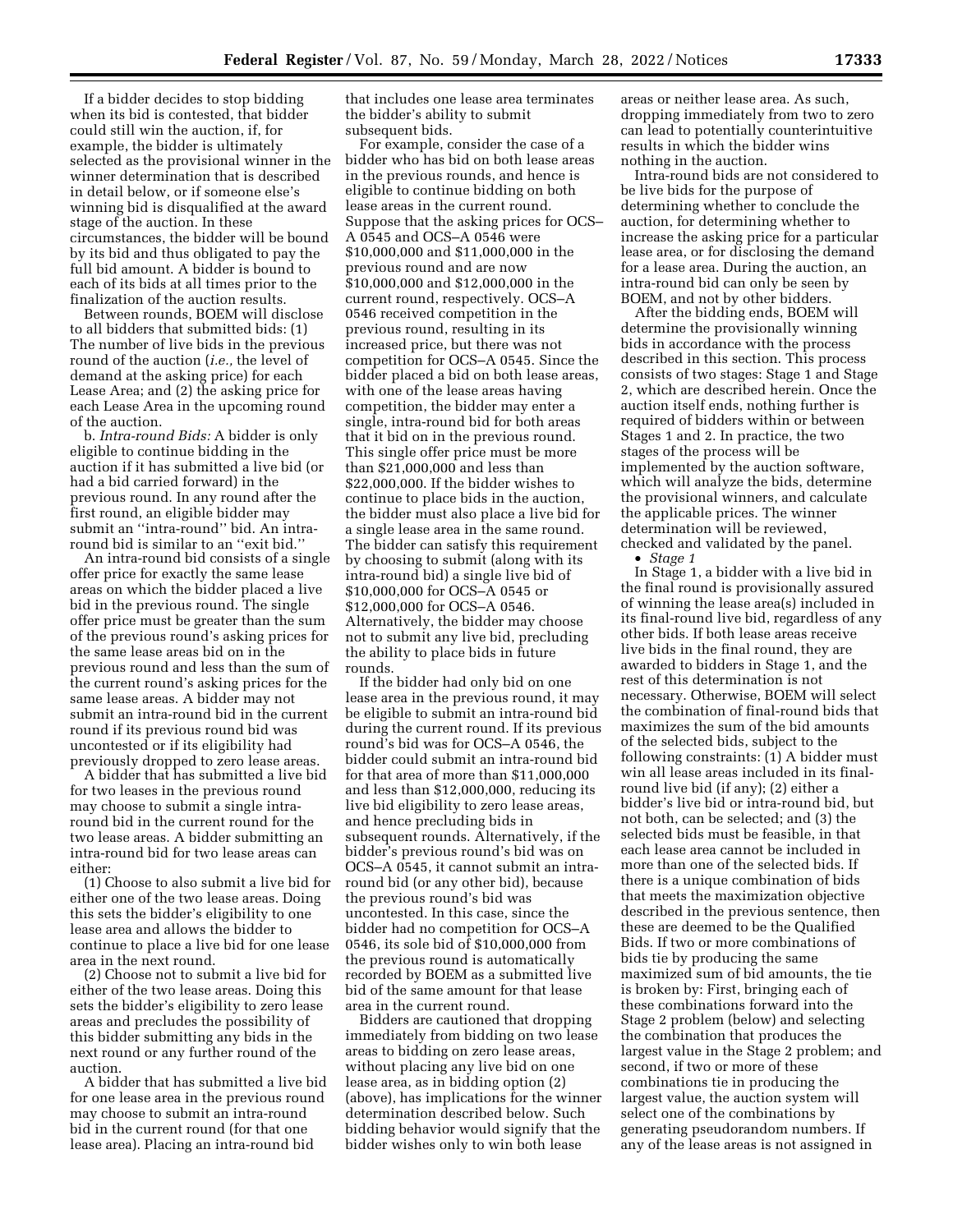Stage 1, BOEM will proceed to Stage 2 to attempt to assign the remaining lease areas.

• *Stage 2* 

In Stage 2, BOEM will consider bids from all bidding rounds to determine if the lease area(s) not awarded in Stage 1 can be awarded in Stage 2. The combination of bids selected in Stage 1 are Qualified Bids. BOEM will select the combination of bids from all bidding rounds that maximizes the sum of the bid amounts of the selected bids, subject to the following constraints: (1) A bidder must win all lease areas included in its Qualified Bid (if any); (2) either a bidder's live bid or intra-round bid from a single bidding round, but not both, can be selected; and (3) the selected bids must be feasible, in that each lease area cannot be included in more than one of the selected bids. If there is a unique combination of bids that solves the maximization problem, then these are deemed to be the provisionally-winning bids. If two or more combinations of bids tie by producing the same maximized sum of bid amounts, the auction system will select one of the combinations by generating pseudorandom numbers. The provisional winners will pay the amounts of their provisionally winning bids.

c. *Provisional Winners:* BOEM's panel will review the auction results and certify the provisional winners. A provisional winner may be disqualified if it is subsequently found to have violated auction rules or BOEM regulations, or otherwise engaged in conduct detrimental to the integrity of the competitive auction. If a bidder submits a bid that BOEM determines to be a provisionally winning bid, the bidder will be expected to sign the applicable lease documents, establish financial assurance, and submit the balance (if any) of its bonus bid (*i.e.,*  winning monetary bid less the applicable non-monetary bidding credit (if appropriate) and bid deposit) within 10-business days of receiving the lease copies, pursuant to 30 CFR 585.224. BOEM reserves the right not to issue the lease to the provisionally winning bidder if that bidder does not timely sign the lease copies, does not establish all required financial assurance, does not pay the balance of its winning bid, or otherwise fails to comply with applicable regulations or the terms of the FSN. In that case, the bidder will forfeit its bid deposit.

BOEM will publish the provisionally winning bidder and bid amount. The bid results, including exit bids, will be published on BOEM's website after

review of the results and announcement of the provisional winner(s).

d. *Authorized Individuals and Bidder Authentication:* A company that is eligible to participate in the auction will identify on its BFF up to three individuals who are authorized to bid on behalf of the company, including their names, business telephone numbers, and email addresses. After BOEM has processed the bid deposits, the auction contractor will send several emails to the authorized individuals. The emails will contain user login information and instructions for accessing the bidder manual for the auction system and the auction system technical supplement (ASTS).

The auction system will require software tokens for two-factor authentication. To set up the tokens, authorized individuals must download an app onto their smartphone or tablet with a recent operating system. One of the emails sent to authorized individuals will contain instructions for installing the app and the credentials needed to activate the software token. A short telephone conversation with the auction contractor may also be needed to use the credentials. The login information, along with the tokens, will be tested during the mock auction. If an eligible bidder fails to submit a bid deposit or does not participate in the auction, BOEM will de-activate that bidder's tokens and login information.

e. *Timing of Auction:* The auction will begin at 9:00 a.m. EDT on May 11, 2022. Bidders may log in as early as 8:30 a.m. EDT on that day. BOEM recommends that bidders log in earlier than 9:00 a.m. EDT on that day to ensure that any login issues are resolved prior to the start of the auction. Once bidders have logged in, they should review the auction schedule, which lists the anticipated start times, end times, and recess times of each round in the auction. Each round is structured as follows:

• Round bidding begins;

• Bidders enter their bids;

• Round bidding ends and the recess begins;

• During the recess, previous round results and next round asking prices are posted;

• Bidders review the previous round results and prepare their next round bids; and

• Next round bidding begins.

The first round will last about 30 minutes, though subsequent rounds will be shorter. Recesses are anticipated to last approximately 10 minutes. This description of the auction schedule is tentative. Bidders should consult the auction schedule on the auction system during the auction for updated times.

Bidding will continue until about 6:00 p.m. EDT each day. BOEM anticipates that the auction will last 1- to 2-business days, but may continue for additional business days as necessary until the auction has concluded.

f. *Messaging Service:* BOEM and the auction contractors will use the auction platform messaging service to keep bidders informed on issues of interest during the auction. For example, BOEM may change the schedule at any time, including during the auction. If BOEM changes the schedule during an auction, it will use the messaging feature to notify bidders that a revision has been made and will direct bidders to the relevant page. BOEM will also use the messaging system for other updates during the auction.

Bidders may place bids at any time during the round. At the top of the bidding page, a countdown clock shows how much time remains in the round. Bidders have until the end of the round to place bids. Bidders should place bids according to the procedures described in this notice and the ASTS. Information about the round results will only be made available after the round has closed, so there is no strategic advantage to placing bids early or late in the round.

The ASTS will elaborate on the auction procedures described in this FSN. In the event of an inconsistency between the ASTS and the FSN, the FSN is controlling.

g. *Alternate Bidding Procedures:*  Redundancy is the most effective way to mitigate technical and human issues during an auction. Bidders should strongly consider authorizing more than one individual to bid in the auction and confirming during the mock auction that each individual is able to access the auction system. A 4G card or other form of wireless access is helpful in case a company's main internet connection should fail. As a last resort, an authorized individual facing technical issues may request to submit its bid by telephone. In order to be authorized to place a telephone bid, an authorized individual must call the help desk number listed in the auction manual *before* the end of the round. BOEM will authenticate the caller's identity, including requiring the caller to provide a code from the software token. The caller must also explain the reasons why a telephone bid must be submitted. BOEM may, in its sole discretion, permit or refuse to accept a request for the placement of a bid using this alternate telephonic bidding procedure.

h. *Prohibition on Communications Between Bidders During Auction:*  During the auction, bidders are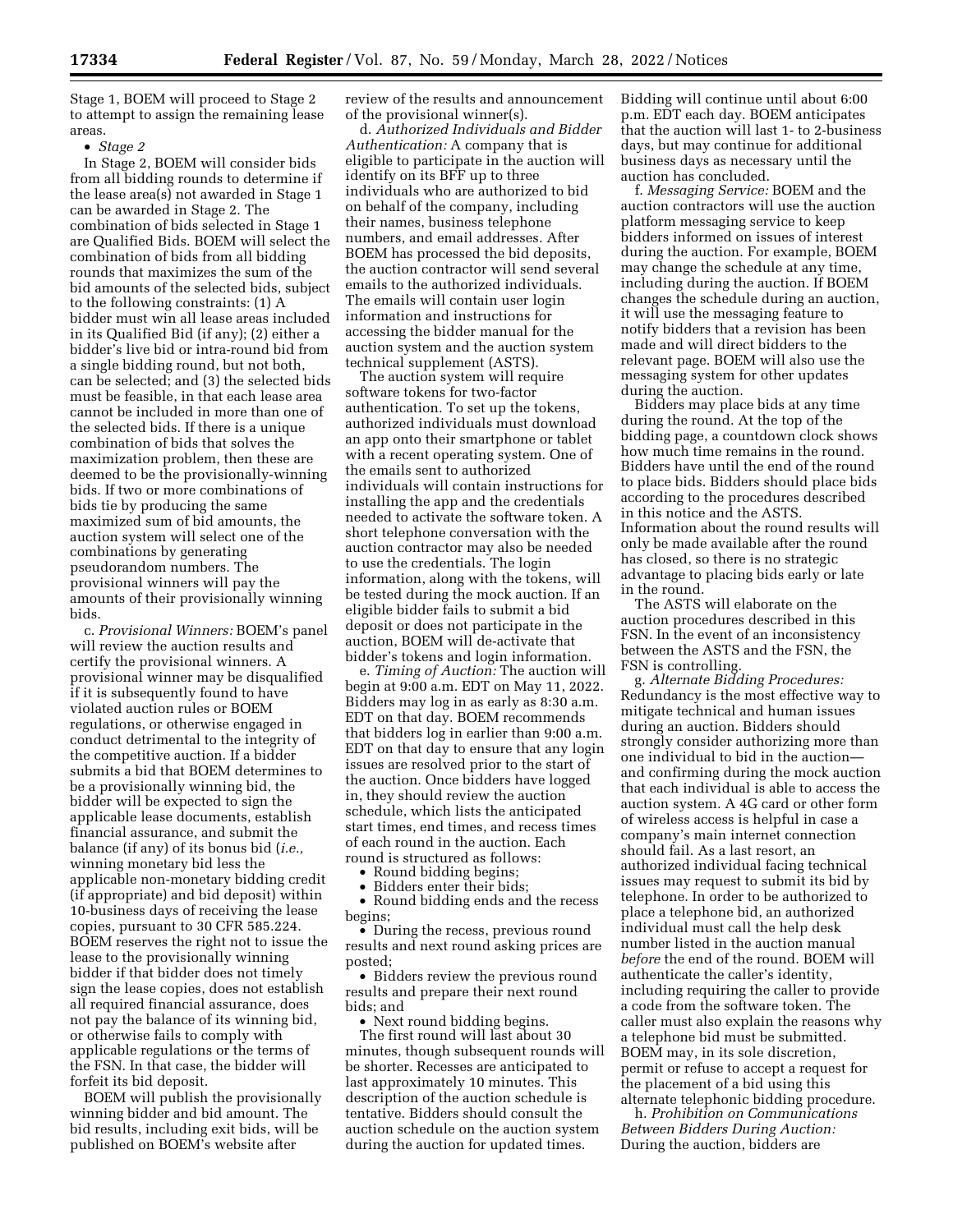prohibited from communicating with each other regarding their participation in the auction. Also, during the auction, bidders are prohibited from communicating to the public regarding any aspect of their participation or lack thereof in the auction, including, but not limited to, through social media, updated websites, or press releases.

XIV. *POST-AUCTION PROCEDURES*  a. *Rejection or Non-Acceptance of Bids:* BOEM reserves the right and authority to reject all bids that do not satisfy the requirements and rules of the auction, the FSN, or applicable regulations and statutes.

*i. Anti-Competitive Review:* Bidding behavior in this sale is subject to Federal antitrust laws. Accordingly, following the auction, but before the acceptance of bids and the issuance of leases, BOEM will ''allow the Attorney General, in consultation with the Federal Trade Commission, 30 days to review the results of the lease sale.'' 43 U.S.C. 1337(c). If a provisionally winning bidder is found to have engaged in anti-competitive behavior in connection with its participation in the competitive bidding process, BOEM may reject its provisionally winning bid. Compliance with BOEM's auction procedures and regulations is not an absolute defense to violations of antitrust laws.

Anti-competitive behavior determinations are fact-specific. Such behavior may manifest itself in several different ways, including, but not limited to:

1. An express or tacit agreement among bidders not to bid in an auction or to bid a particular price;

2. An agreement among bidders not to bid or not to bid on one of the Lease Areas;

3. An agreement among bidders not to bid against each other; or

4. Other agreements among bidders that have the potential to affect the final auction price.

Pursuant to 43 U.S.C. 1337(c), BOEM will decline to award a lease if the Attorney General, in consultation with the Federal Trade Commission, determines that awarding the lease would be inconsistent with the antitrust laws.

For more information on whether specific communications or agreements could constitute a violation of Federal antitrust law, please see *[https://](https://www.justice.gov/atr/business-resources) [www.justice.gov/atr/business-resources](https://www.justice.gov/atr/business-resources)*  or consult legal counsel.

b. *Process for Issuing the Lease:* Once all post-auction reviews have been completed to BOEM's satisfaction, BOEM will issue three unsigned copies of the lease to each provisionally

winning bidder. Within 10-business days after receiving the lease copies, the provisionally winning bidders must:

1. Sign and return the lease copies on the bidder's behalf;

2. File financial assurance, as required under 30 CFR 585.515–.537; and

3. Pay by electronic funds transfer (EFT) the balance (if any) of the bonus bid (winning bid less the bid deposit). BOEM requires bidders to use EFT procedures (not *pay.gov,* the website bidders used to submit bid deposits) for payment of the balance of the bonus bid, following the detailed instructions contained in the ''Instructions for Making Electronic Payments'' available on BOEM's website at: *[https://](https://www.boem.gov/renewable-energy/state-activities/carolina-long-bay) [www.boem.gov/renewable-energy/state](https://www.boem.gov/renewable-energy/state-activities/carolina-long-bay)[activities/carolina-long-bay.](https://www.boem.gov/renewable-energy/state-activities/carolina-long-bay)* 

BOEM will not execute a lease until the three requirements above have been satisfied, BOEM has accepted the provisionally winning bidder's financial assurance pursuant to 30 CFR 585.515, and BOEM has processed the provisionally winning bidder's payment.

BOEM may extend the 10-business day deadline for signing a lease, filing the required financial assurance, and paying the balance of the bonus bid if BOEM determines the delay was caused by events beyond the provisionally winning bidder's control pursuant to 30 CFR 585.224(e).

If a provisionally winning bidder does not meet these requirements or otherwise fails to comply with applicable regulations or the terms of the FSN, BOEM reserves the right not to issue the lease to that bidder. In such a case, the provisionally winning bidder will forfeit its bid deposit. Also, in such a case, BOEM reserves the right to identify the next highest bid for that lease area submitted during the lease sale by a bidder who has not won one of the other Lease Areas and to offer the lease to that bidder pursuant to its bid.

Within 45-calendar days of the date that a provisionally winning bidder receives copies of the lease, it must pay the first year's rent using the *pay.gov*  and Renewable Energy Initial Rental Payment form available at: *[https://](https://www.pay.gov/public/form/start//27797604/) [www.pay.gov/public/form/start//](https://www.pay.gov/public/form/start//27797604/) [27797604/.](https://www.pay.gov/public/form/start//27797604/)* 

Subsequent annual rent payments must be made following the detailed instructions contained in the ''Instructions for Making Electronic Payments,'' available on BOEM's website at: *[https://www.boem.gov/](https://www.boem.gov/renewable-energy/state-activities/carolina-long-bay)  [renewable-energy/state-activities/](https://www.boem.gov/renewable-energy/state-activities/carolina-long-bay) [carolina-long-bay.](https://www.boem.gov/renewable-energy/state-activities/carolina-long-bay)* 

c. *Non-Procurement Debarment and Suspension Regulations:* Pursuant to regulations at 43 CFR part 42, subpart C, an OCS renewable energy lessee must comply with the Department of the Interior's non-procurement debarment and suspension regulations at 2 CFR parts 180 and 1400. The lessee must also communicate this requirement to persons with whom the lessee does business relating to this lease by including this requirement as a condition in their contracts and other transactions.

d. *Force Majeure:* The Program Manager of BOEM's Office of Renewable Energy Programs has the discretion to change any auction details specified in the FSN, including the date and time, in case of a *force majeure* event that the Program Manager deems may interfere with a fair and proper lease sale process. Such events may include, but are not limited to: Natural disasters (*e.g.,*  earthquakes, hurricanes, floods, blizzards), wars, riots, acts of terrorism, fire, strikes, civil disorder, pandemics or other events of a similar nature. In case of such events, BOEM will notify all qualified bidders via email, phone, or through the BOEM website at: *[http://](http://www.boem.gov/Renewable-Energy-Program/index.aspx) [www.boem.gov/Renewable-Energy-](http://www.boem.gov/Renewable-Energy-Program/index.aspx)[Program/index.aspx.](http://www.boem.gov/Renewable-Energy-Program/index.aspx)* 

Bidders should call 703–787–1121 if they have concerns.

e. *Withdrawal of Blocks:* BOEM reserves the right to withdraw all or portions of the Lease Areas prior to executing the leases with the winning bidders.

f. *Appeals:* The appeals procedures are provided in BOEM's regulations at 30 CFR 585.225 and 585.118(c). Pursuant to 30 CFR 585.225:

(a) If BOEM rejects your bid, BOEM will provide a written statement of the reasons and refund any money deposited with your bid, without interest.

(b) You will then be able to ask the BOEM Director for reconsideration, in writing, within 15-business days of bid rejection, under 30 CFR 585.118(c)(1). We will send you a written response either affirming or reversing the rejection.

The procedures for appealing final decisions with respect to lease sales are described in 30 CFR 585.118(c).

XV. *Protection of Privileged or Confidential Information:* BOEM will protect privileged and confidential information that you submit, as required by the Freedom of Information Act (FOIA). Exemption 4 of FOIA applies to ''trade secrets and commercial or financial information that you submit that is privileged or confidential.'' 5 U.S.C. 552(b)(4).

If you wish to protect the confidentiality of such information, clearly mark it ''Contains Privileged or